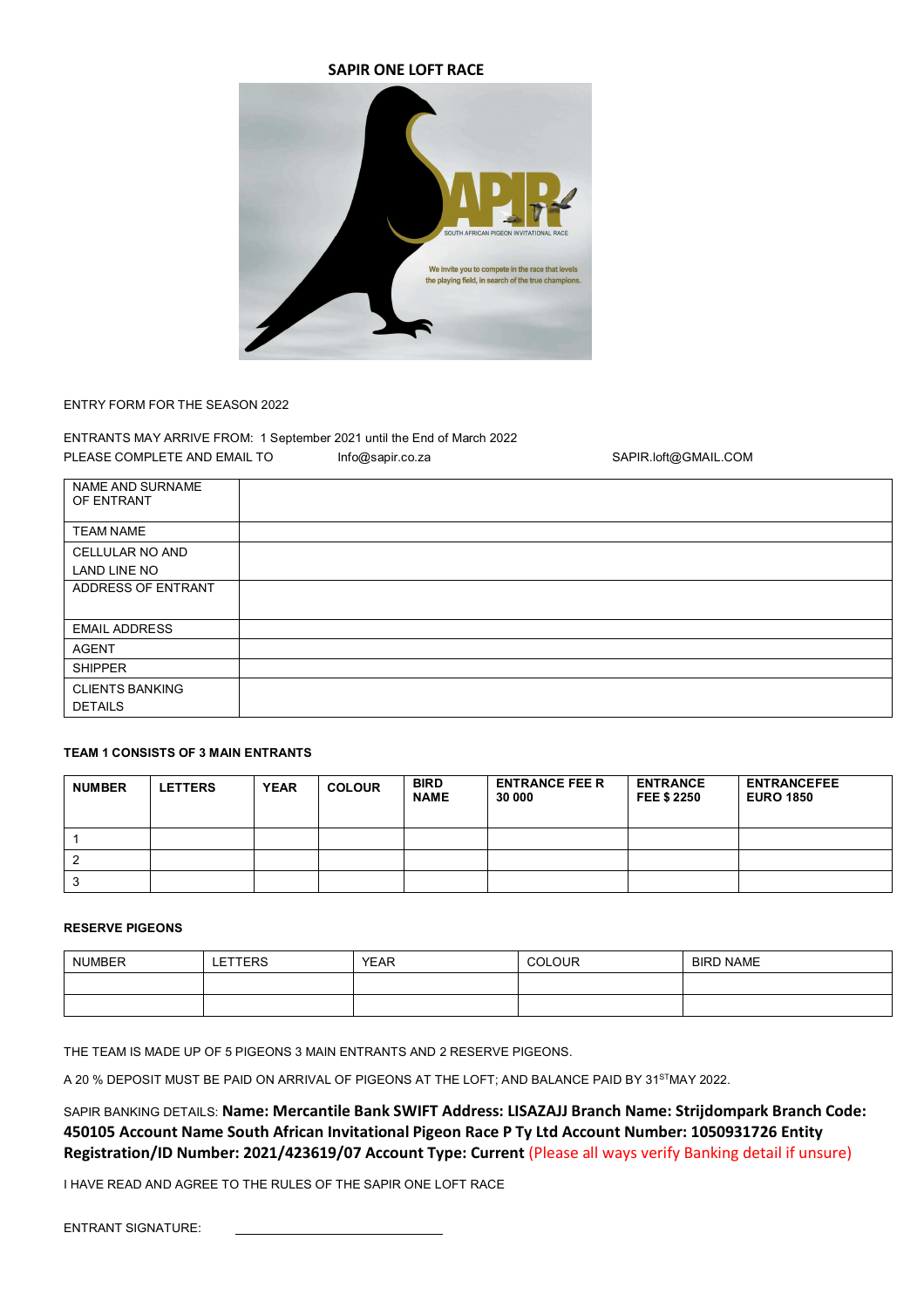### **SAPIR ONE LOFT RACE**

Sapir main race 2022 will take place on September 24<sup>th</sup> 2022

The entrant may send 5 pigeons to the race, of which 3 will be nominated leaving 2 reserves. The amount payable for the team is ZAR30 000. USD2250, 1800 Euro as applicable. Only 100 teams will be accepted at which time the loft will close. The pigeon must be rung with a 2021 official ring or younger. The intake will open on 1 Sept 2021. Quarantine costs for the entrant. International shippers will be identified and appointed.

## **It is the SA PRESTIGE INVITATIONAL RACE'S commitment**:

To provide a facility to house 500 racing pigeons in an acceptable Environment to allow for excellent racing conditions. Appoint a pigeon trainer with adequate experience and understanding of a single bird loft, in so doing securing excellent racing results. To provide staff to assist the loft manager, allowing the pigeons to perform in accordance to their ability. Toensure the health of all the pigeons at all times. The loft Manager and trainer will ensure that all the necessary vaccinations; and treatments will be given to the pigeons as and when required. Management will ensure that all the birds are trained adequately prior to their commencement of road training. The road training program will be announced and managed by the management team. The 4 hot spot races will be clearly identified and announced. The final race will be from approximately 650km and will take place, on the 24<sup>th</sup> of September of each participating year.

All entry fees will be paid into the Sapir bank account as displayed, to ensure that all prize monies are guaranteed. Sapir will be allowed to draw down of these entry fees for costs to host the event. Benzing live will provide all the results of thetraining flights, hot spot races and the final race. The results and averages of all participants will be posted.

## **SECURITY TERMS AND CONDITIONS**:

All entered pigeons will be handled with the highest possible security. All the bird's identities will immediately be concealed in such a manner, that no participating member or management will be able to physically, identify them. All the entered pigeons will receive an electronic ring, linked to its permanent ring, so that training and race results can be issued with ease.

#### **HOT SPOT CONDITIONS AND FINAL RACE:**

Only 3 pigeons of the entered team can be nominated no later than 1 week before the first training race. Only these pigeons will qualify for the hot spot and final race prizes. The remaining pigeons will in all participate races. The breeder will have one opportunity to change his nomination 1 week prior to the first hot spot. Should a breeder's nominated birdbe lost, a reserve bird of his choice will take its place. The new nominated bird will then qualify for the prizes. Should thenominated pigeon be injured as deemed by the Sapir management, a free substation is allowed. The new nominated pigeon will then qualify for the prizes.

## **EACH HOT SPOT WILL HAVE 4 PRIZES**

 $1^{ST}$  50 000 Rand  $2^{nd}$  25 000 Rand  $3^{rd}$  15 000 Rand  $4^{th}$  10 000 Rand  $5^{TH}$  5 000 Rand

**BEST BIRD** in the hot spot races based on the least time having flown in all 4 hot spots, will win 25 000 Rand.

#### **FINAL RACE CONDITIONS AND PRIZES**

The final race will be liberated from approximately 650 km the liberation will be under supervision and captured on video. FINAL RACE PRIZES: (Subject to 100 entries)

| 1 <sup>ST</sup> 750 000 Rand |     | $6th$ 60 000 Rand            |
|------------------------------|-----|------------------------------|
| 2 <sup>ND</sup> 240 000 Rand |     | 7 <sup>th</sup> 50 000 Rand  |
| 3RD 140 000 Rand             | gth | 40 000 Rand                  |
| 4TH 100 000 Rand             |     | $9th$ 35 000 Rand            |
| 5 <sup>TH</sup> 70 000 Rand  |     | 10 <sup>th</sup> 30 000 Rand |

The grand average winner based on the pigeon that took the least time to complete all the training flights, hot spots, and final race. Will win R 50 000 rand. All prize money will be transferred within 48 hours of hot spot and final races. To the bank account that you have indicated.

#### **Challenge race; FROM 650 KM**

Should the team which started with 5 pigeons, of which 3 are nominated as the main race entrants, have any remaining pigeons 1 week prior to the final race, these pigeons can be entered into the challenge race at a cost of 5000 Rand per bird. This will be a separate race, on the same day.

PRIZE MONEY for the challenge race will be calculated as follows 80% towards prize money. There will be 4 prizes: 1st prize 50% of entrant's fee. 2<sup>nd</sup> prize 25% of entrant's fee. 3<sup>rd</sup> prize 15% of entrant's fee. 4<sup>th</sup> prize 10% of entrant's fee There will be live 24-hour camera access to the loft, inside and outside, so the member can see what the staff and pigeons are up to. Their feeding, training and general day to day well-being. A log in fee / subscription fee will be payable The management and staff look forward to welcoming all entrants to the SAPIR ONE LOFT FAMILY.